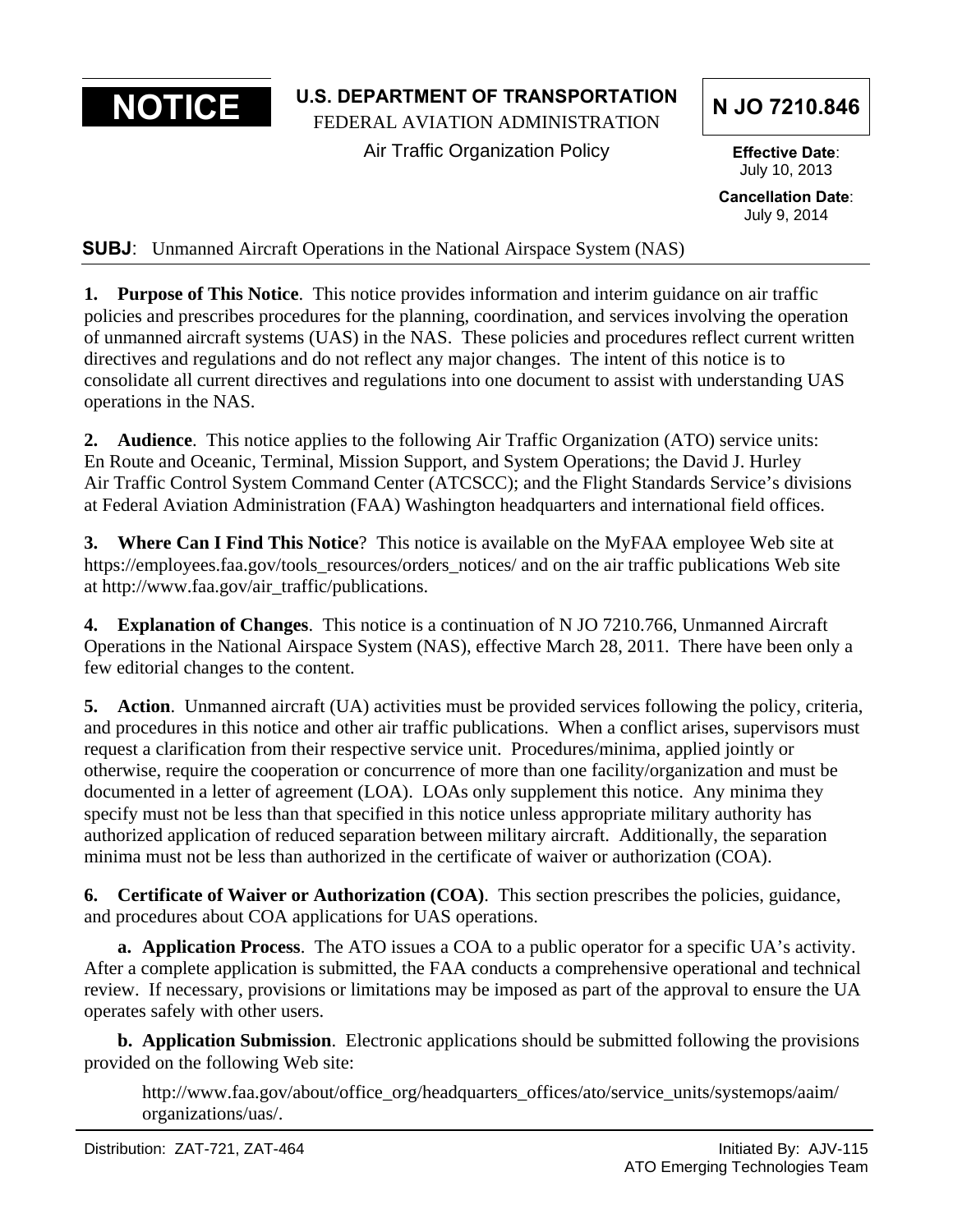**c. Application Information**. The FAA must obtain enough information to assess the proposed operations following current standards and procedures. Because of the dynamic changes in the development of UA technologies, the applicant is responsible for adequately describing the proposed operations so an appropriate safety assessment can be conducted by the FAA. For this purpose, the following information may be required in a COA application.

- (1) Organizational and operational points of contact.
- (2) Operational description (for example, method of navigation, see-and-avoid).
- (3) Systems description (for example, airframe, control station, communications).
- (4) Airframe performance characteristics.
- (5) Airworthiness.

(6) Contingency procedures (for example, lost command/control link, lost communications, and emergency).

- (7) Avionics equipment.
- (8) Lighting.
- (9) Frequency spectrum analysis.
- (10) Method of air traffic control (ATC) communications.
- (11) Surveillance capability (for example, electronic and visual).
- (12) System monitoring/recording capability.
- (13) Flightcrew qualifications.
- (14) Flight operations description (flight plan).
- (15) Special circumstances.

(16) Reports of past incidents or accidents (for those applicants who have previously held a COA).

**d. Emergency and Urgent Applications**. The FAA must ensure procedures are available to accommodate real-time applications that will directly support emergency and law enforcement-type operations. UA operations that reduce safety must not be approved in any case.

(1) An emergency UAS COA may be considered when all of the following conditions apply:

(a) There is a situation of such distress or urgency that the possibility of loss of life is great.

(b) Manned flight is not possible or practicable due to a hazard or the operation cannot be conducted safely with manned flight, or manned assets are not available.

(c) The proposed proponent and UAS are operating under a current approved COA.

## *NOTE-*

*Requests for UAS COAs that fall outside of these perimeters must be processed through the normal online COA application process.* 

- (2) Emergency UAS COAs will not be considered for:
	- (a) Demonstration flights.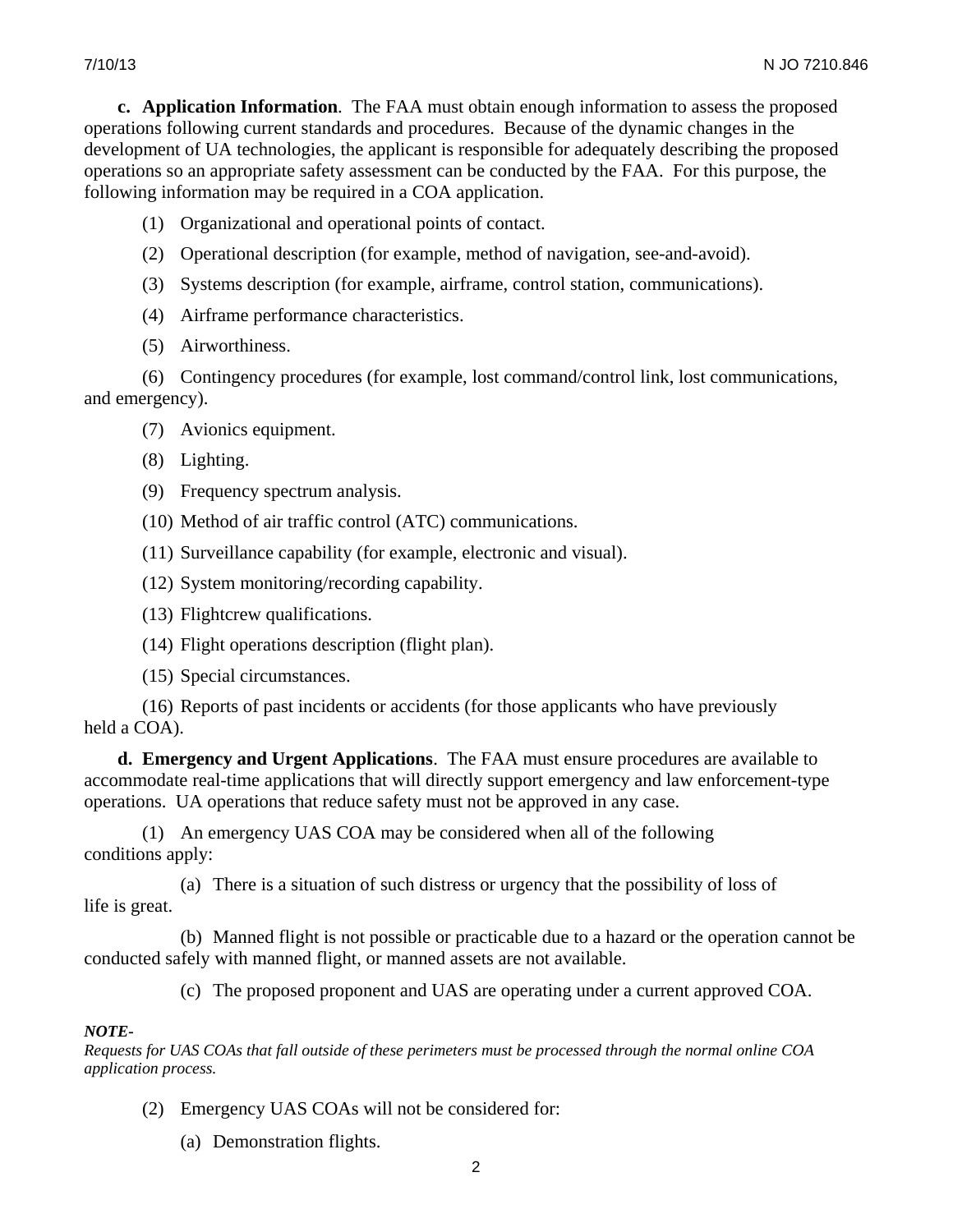- (b) Flights to test capabilities.
- (c) Training.
- (d) Flights in Class B airspace.
- (e) Flights over populated areas.

# **7. Operations**.

 **a. Types and Authority**. Current FAA policy for UAS operations is that no person may operate a UAS in the NAS without specific authority.

(1) Public.

(a) FAA policy restricts COAs to public aircraft operations as defined in title 14, Code of Federal Regulations (CFR), Part 1, Definitions & Abbreviations.

- (b) For UAS operating as public aircraft, the authority is the COA.
- (2) Civil.
	- (a) Civil applicants must apply for a Special Airworthiness Certificate–Experimental

Category.

- (b) For UAS operating as civil aircraft, the authority is special airworthiness certificates.
- (3) Hobbyist.
	- (a) Hobbyists should follow the guidance contained in Advisory Circular (AC) 91-57.
	- (b) For model aircraft, the authority is AC 91-57.

## *NOTE-*

*The FAA recognizes that people and companies other than modelers might be flying UAS with the mistaken understanding they are legally operating under the authority of AC 91–57. AC 91–57 only applies to modelers and specifically excludes its use by persons or companies for business purposes.*

 **b. Operations**. UAS operations should normally be conducted in the following areas:

- (1) Within active restricted areas.
- (2) Within active warning areas.
- (3) Within active prohibited areas, when authorized.

# *NOTE-*

 **1.** *Procedures for nonjoint-use DOD airfield operations will be specified by the DOD and listed in the COA.* 

 **2.** *For those operations that cannot be conducted for private recreational use or cannot be contained wholly within active restricted areas or warning areas, the UAS operations must be conducted following procedures outlined in the issued COA or Special Airworthiness Certificate-Experimental Category.*

 **c. General Procedures**. UAS operating outside of restricted areas and warning areas must comply with the following:

(1) At least 60 business days before the proposed start of UAS operations, the proponent must submit an application for a COA, using the online application system at:

http://oeusers.faa.gov/oeaaa/Welcome.jsp.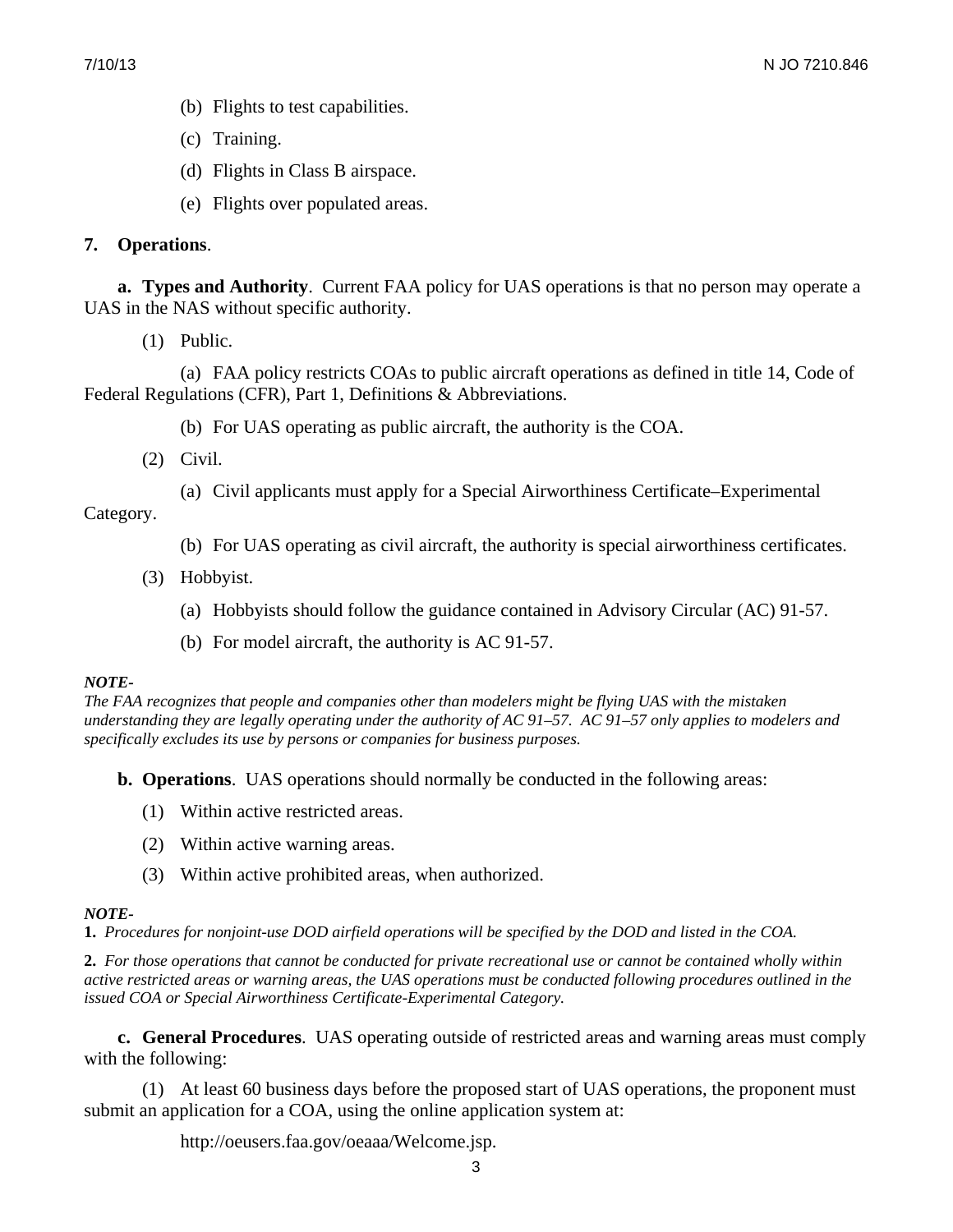#### *NOTE-*

**1.** *Approvals for UAS operations require the proponent to provide the UAS with a method that provides an equivalent level of safety comparable to see-and-avoid requirements for manned aircraft. Methods to consider include, but are not limited to, radar observations, forward- or side-looking cameras, electronic detection systems, visual observation from one or more ground sites, monitoring by patrol or chase aircraft, or a combination thereof.* 

 *acceptable. The NAS is established and configured through a rigorous regulatory process. Risk mitigations that result*  **2.** *Risk mitigations that would depend on the establishment of new types and categories of airspace are not considered in the prohibition of the public's right to transit airspace will not be considered.* 

(2) COAs must have a termination date not more than 2 years from the effective date unless renewed or revalidated. The COA expires on the stated termination date unless sooner surrendered by the proponent or revoked by the issuing agency.

(3) UAs may be equipped with standard aircraft anticollision or navigation lights following criteria in 14 CFR, section 23.1401. If installed, these lights must be operating during all phases of flight to enhance flight safety.

(4) UAs required to be equipped with an altitude encoding transponder must meet the specifications of 14 CFR, section 91.215. If equipped, the transponder must be set to operate on a code assigned by ATC. Unless the use of a specific, special-use code is authorized, the UAS pilot-incommand must have the capability to reset the transponder code while the UA is airborne. If the transponder becomes inoperative, the mission may be canceled and/or recalled at the discretion of the affected service area or air traffic facility.

(5) The proponent and/or its representatives must be responsible at all times for collision avoidance maneuvers with nonparticipating aviation activities and the safety of persons or property on the surface.

(6) The proponent and/or its representatives are responsible for strict compliance with the Incident/Accident and Normal Reporting Provisions contained in the Special Provisions section of each COA. Further guidance can be found in FAA Order JO 7210.3, Facility Management, Chapter 18, Waivers, Authorizations, and Exemptions. The Certificate of Waiver or Authorization, FAA Form 7711-1, provides additional clarity regarding the strict observance of the terms and conditions set forth in the COA.

**8. Procedures**. UAS operations may occur within Class A, C, D, E, and/or G airspace. Current FAA policy does not allow UAS operations in Class B airspace; however, the FAA will consider exceptional circumstances. Nighttime operations, for all classes of terminal airspace, may be authorized if the proponent requests approval and a safety analysis for such operation is approved by the FAA.

## **a. Terminal**.

(1) Class C airspace is to be used on a case-by-case basis only. When operating in Class C airspace, UA operators must comply with the following FAA requirements:

(a) Strict compliance with the provisions of the COA is required.

(b) Lost link procedures must be clearly defined. Lost link procedures will be precoordinated with the appropriate ATC facility and included in the COA. At a minimum, they will include: lost link route of flight, transponder use, lost link orbit points, communications procedures, and pre-planned flight termination points in the event recovery of the UAS is not feasible.

(c) In the event of lost link, the UA must squawk code 7600.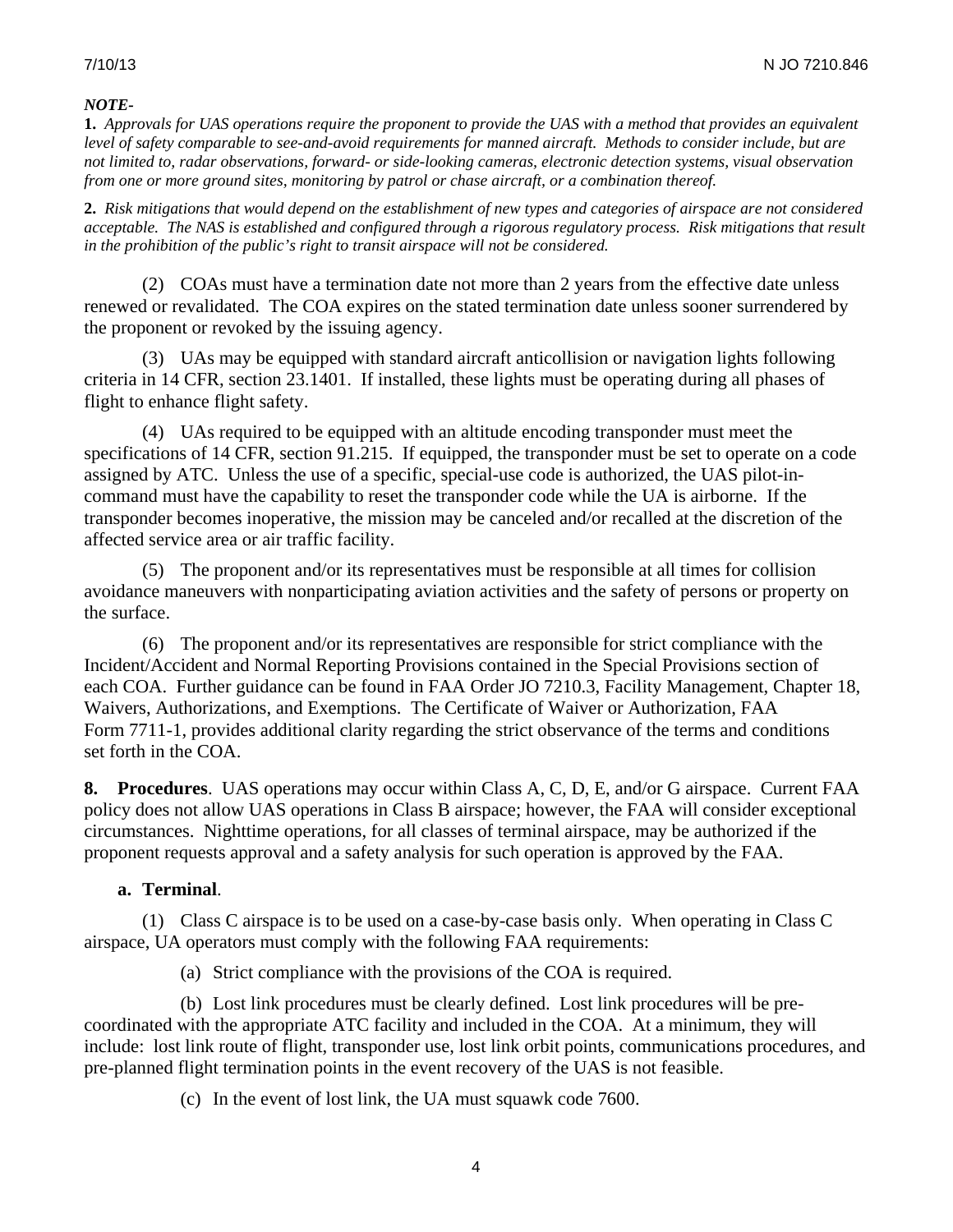(d) Direct two-way radio communications with ATC and the UA pilot is required

at all times.

(e) Compliance with ATC instructions for arrivals, departures, operations within, and through flight is required.

(f) Pilots/observers must have an appropriate FAA medical certificate or military/agency equivalent.

# *NOTE-*

*Pilots may not perform concurrent observer duties.* 

(g) Pilots must not conduct concurrent or simultaneous UAS operations in the presence of manned aircraft unless approved segregation procedures are written in a letter of agreement with the affected ATC facility and included in the COA.

(h) Use of visual separation by the UA pilot is not authorized.

(i) UA pilots and observers must be responsible for only one UA at a time.

(j) UA operations must not impede, delay, or divert manned operations (for example, excessive departure/arrival delays).

(k) UA operations must not be conducted over populated areas.

(l) Safety alerts will be issued in accordance with FAA Order JO 7110.65,

paragraph 2-1-6.

(m) All operations must be conducted under visual meteorological conditions (VMC).

- (n) Special VFR procedures are not authorized.
- (o) A certified operating mode C/S transponder must be used.
- (p) Compliance with mitigations identified in the FAA-approved safety analysis.
- (q) A NOTAM issued by the proponent.

(2) UA operators using Class D airspace or operating with a control tower in Class E or G airspace must comply with the following FAA requirements:

## *NOTE-*

 *All categories of Department of Defense (DOD) UAS operations that have a DOD Memorandum of Agreement (MOA) Class D COA will be conducted wholly within Class D airspace that has an associated DOD-controlled, non-joint-use airfield and must follow uniform air traffic control procedures at all locations. These procedures were developed in coordination with the FAA before implementation and a COA issued to the appropriate DOD air traffic facility.* 

(a) Strict compliance with the provisions of the COA is required.

(b) Lost link procedures must be clearly defined. Lost link procedures will be precoordinated with the appropriate ATC facility and included in the COA. At a minimum, they will include: lost link route of flight, transponder use, lost link orbit points, communications procedures, and pre-planned flight termination points in the event recovery of the UAS is not feasible.

(c) In the event of lost link, the UA must squawk code 7600, if transponder equipped.

(d) Direct two-way radio communications with ATC and the UA pilot is required at all times.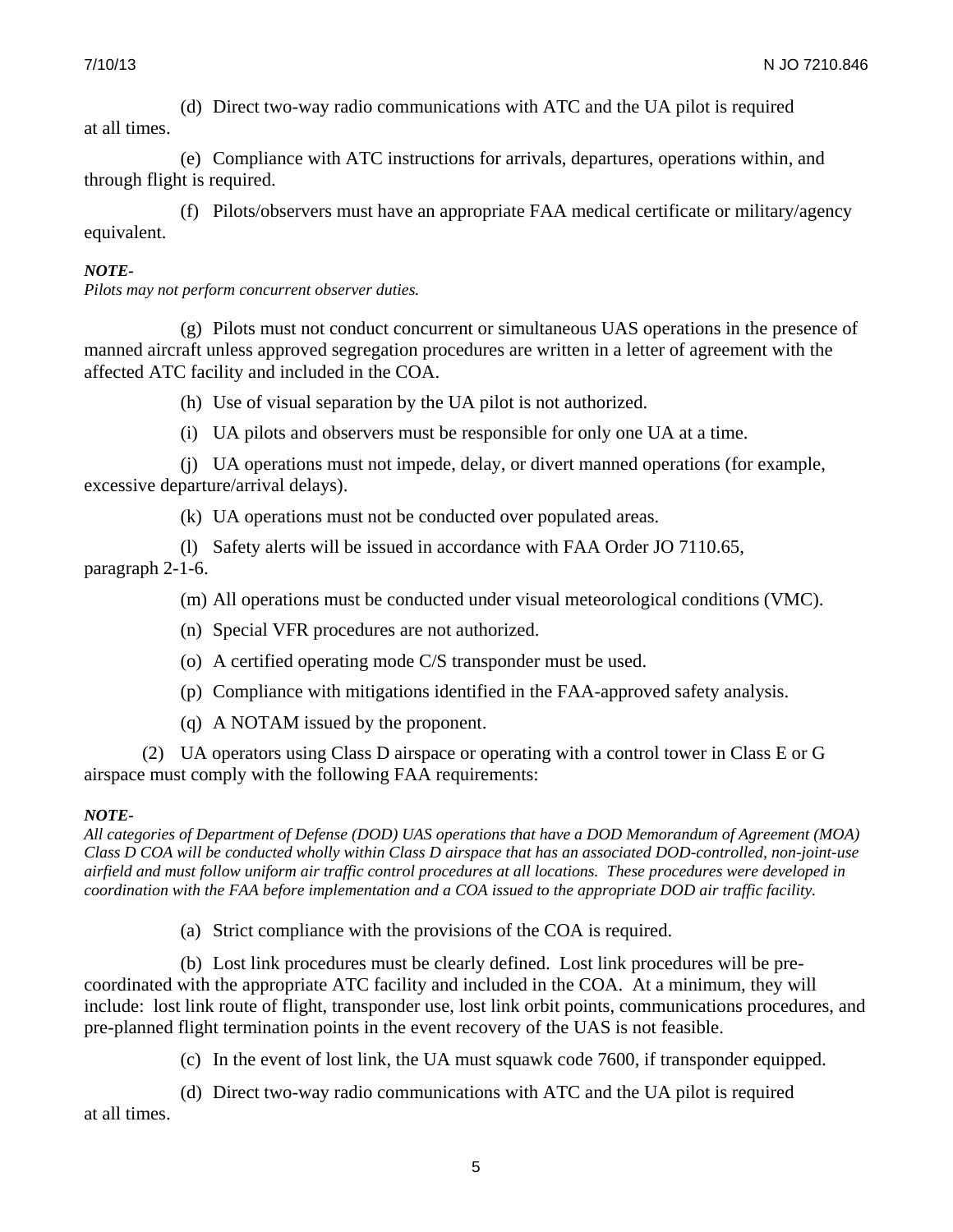(e) Compliance with all ATC instructions is required.

(f) Dedicated ground/chase aircraft observers are required for all UA flights.

#### *NOTE-*

*Pilot may not perform concurrent observer duties.* 

(g) Pilots/observers must have an appropriate FAA medical certificate or military/agency equivalent.

(h) Pilots must not conduct concurrent or simultaneous UAS operations in the presence of manned aircraft unless approved segregation procedures are written in a Letter of Agreement with the affected ATC facility and included in the COA.

(i) Use of visual separation by the UA pilot is not authorized.

(j) UA pilots and observers must be responsible for only one UA at a time.

(k) UA operations must not impede, delay, or divert manned operations (for example, excessive departure/arrival delays).

(l) UA operations must not be conducted over populated areas.

(m) All UA operations must be conducted during daylight hours unless authorized in the COA.

- (n) All UA operations must be conducted under VMC.
- (o) Special VFR procedures are not authorized.
- (p) A NOTAM issued by the proponent.

(3) UA operators using Class E and G airspace must comply with the following FAA requirements:

## *NOTE-*

*DOD UAS that have been authorized by the Class G section of the DOD/FAA MOA must remain within clear visual range of the pilot or a certified observer in ready contact with the pilot to ensure separation from other aircraft.* 

(a) Strict compliance with the provisions of the COA or DOD MOA is required.

(b) Lost link procedures must be clearly defined. Lost link procedures will be precoordinated with the appropriate ATC facility and included in the COA. At a minimum, they will include: lost link route of flight, transponder use, lost link orbit points, communications procedures, and pre-planned flight termination points in the event recovery of the UAS is not feasible.

(c) In the event of lost link, the UA must squawk code 7600, if transponder equipped.

- (d) Maintain direct two-way radio communication with ATC, when required in the COA.
- (e) Compliance with all ATC instructions, if issued, is required.
- (f) Dedicated ground/chase aircraft observers are required for all UA flights.

## *NOTE-*

*Pilot may not perform concurrent observer duties.* 

(g) Pilots/observers must have an appropriate FAA medical certificate or military/agency equivalent.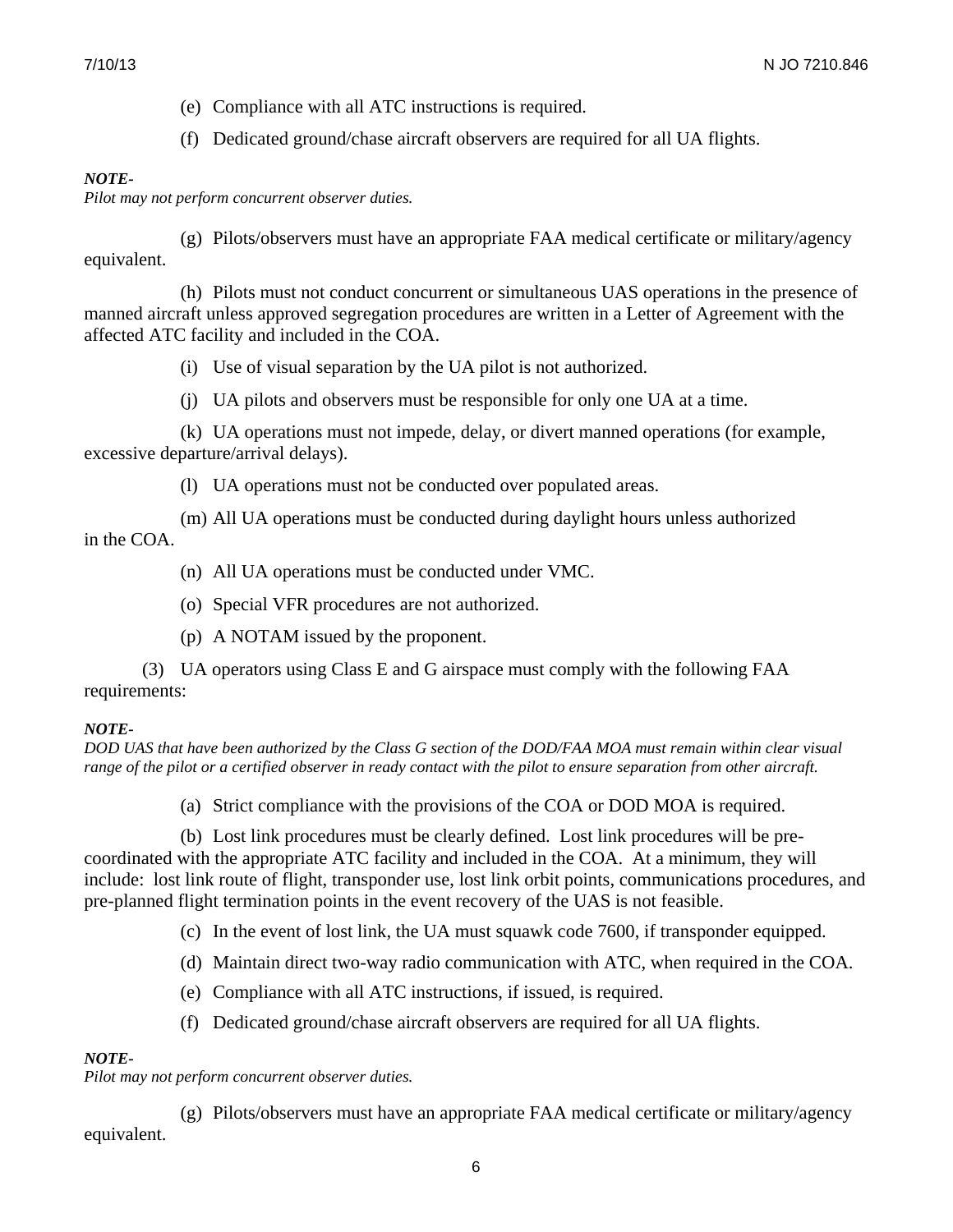(h) Pilots must not conduct concurrent or simultaneous UAS operations in the presence of manned aircraft unless approved segregation procedures are written in a Letter of Agreement with the affected ATC facility and included in the COA.

(i) In the airport traffic pattern, the UA pilot is not authorized to use visual separation.

(j) UA pilots and observers must be responsible for only one UA at a time.

(k) UA operations must not have an adverse impact on manned operations (for example, excessive departure/arrival delays).

(l) UA operations must not be conducted over populated areas.

(m) All UA operations must be conducted during daylight hours unless authorized in the COA.

(n) Safety alerts will be issued in accordance with FAA Order JO 7110.65, paragraph 2-1-6.

(o) Additional services will be provided as workload and other conditions permit.

(p) All operations must be conducted in VMC.

(q) A NOTAM issued by the proponent.

**b. En Route/Terminal Radar Approach Control (TRACON)**. UA flights in en route and TRACON airspace must be divided into two segments:

(1) Flight below flight level (FL) 180, including Class E and G airspace without a control tower, must comply with the following FAA regulations:

(a) Strict compliance with the provisions of the COA is required.

(b) Lost link procedures must be clearly defined.

(c) In the event of lost link, the UA must squawk code 7600, if transponder equipped.

(d) Direct two-way communications with the UA pilot is required at all times, unless not required in the COA.

(e) Compliance with all ATC instructions is required.

(f) Observers are required. Depending on the altitude of the UA operation, ground observers may be used.

(g) Chase aircraft acting as observers may be required.

(h) A dedicated chase pilot is required when specified.

(i) A dedicated observer is required when specified.

## *NOTE-*

*Pilot may not perform concurrent observer duties.* 

(j) Pilots/observers must have an appropriate FAA medical certificate or military/agency equivalent.

(k) In the airport traffic pattern, the UA pilot is not authorized to use visual separation, accept a clearance for a visual approach, or accept clearance to follow another aircraft.

(l) UA operations must not be conducted over populated areas.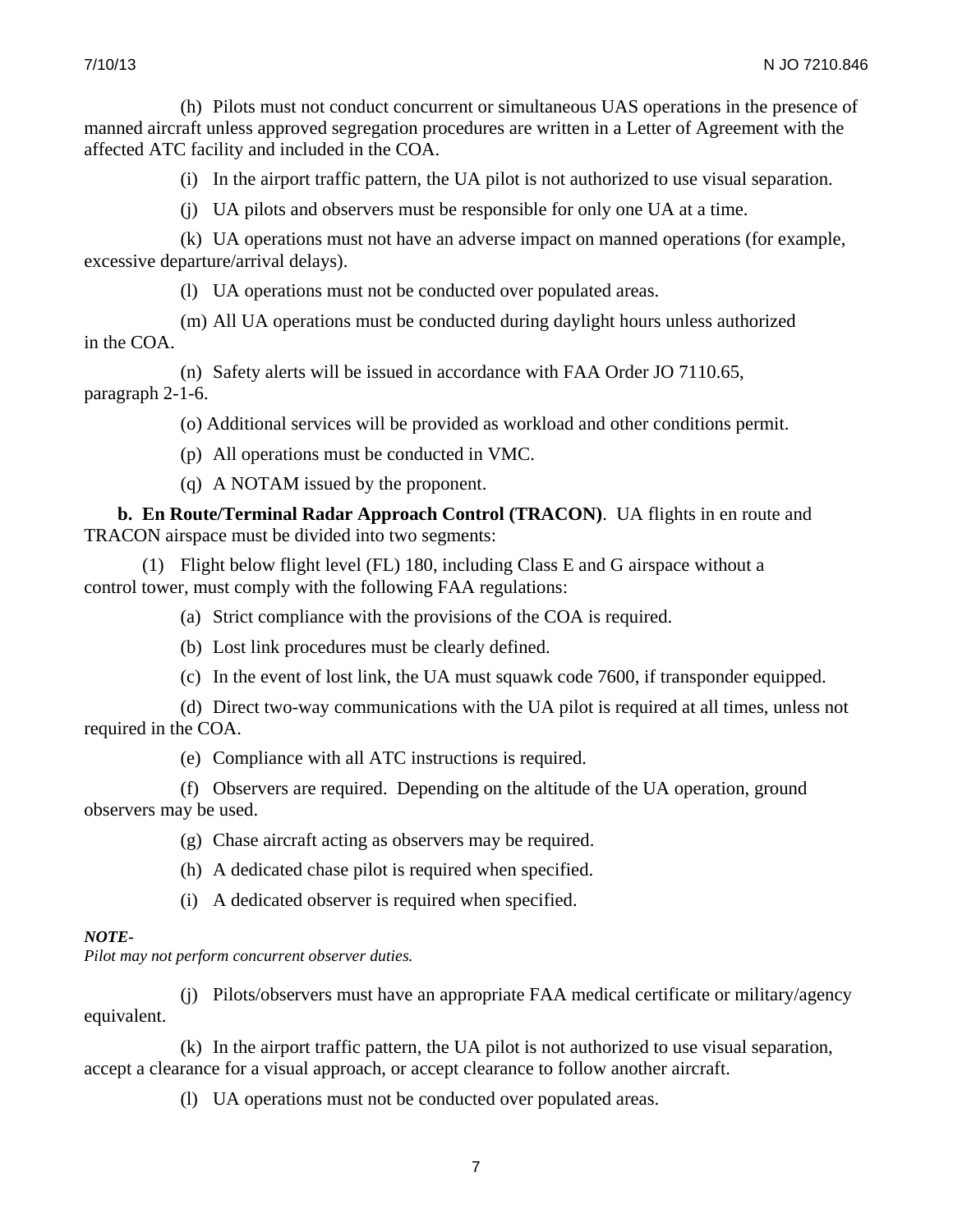(m) If installed, lights must be operational; night operations must have operational lights including anticollision and navigation lights, at a minimum.

(n) Safety alerts will be issued in accordance with FAA Order JO 7110.65, paragraph 2-1-6.

(o) All operations must be conducted in VMC.

(p) Operations may be conducted on an IFR flight plan or VFR.

(q) If operating IFR, a flight plan must be filed and followed once clearance is received.

(r) An operating mode C/S transponder must be used unless exempted by the COA.

(s) The COA may limit the number of UAs operating in a specific area.

(t) Operations in military operating areas and restricted areas require approval from the using agency.

(u) A NOTAM issued by the proponent.

(2) Flight above 18,000 feet MSL to FL 600, Class A airspace:

(a) The UA pilot must have direct two-way communications with each air traffic controller working the aircraft.

(b) Pilots/observers must have an appropriate FAA medical certificate or military/agency equivalent.

(c) Standard IFR separation will be applied unless noted in the COA.

(d) UA operations must not impede, delay, or divert manned operations.

(e) UA operations must not be conducted over populated areas.

(f) Safety alerts will be issued in accordance with FAA Order JO 7110.65,

paragraph 2-1-6.

(g) All operations will be conducted on an IFR flight plan.

(h) An operating mode C/S transponder must be used.

(i) The UA should operate below or above reduced vertical separation minimum (RVSM) altitudes unless it is RVSM-certified. Requests for military non-RVSM-equipped UA in RVSM airspace remains at the discretion of each air traffic controller.

(j) Descent below 18,000 feet MSL in Class D, E, and/or G airspace without visual observers is not authorized.

(k) The pilot must be qualified for manned IFR flight.

(l) Whenever possible, the UA must enter Class A airspace from active restricted airspace. If restricted airspace is not available, a chase aircraft with a dedicated observer must be used until the UA has reached Class A airspace.

(m) Lost link procedures must be clearly defined. Lost link procedures will be precoordinated with the appropriate ATC facility and included in the COA. At a minimum, they will include: lost link route of flight, transponder use, lost link orbit points, communications procedures, and pre-planned flight termination points in the event recovery of the UAS is not feasible.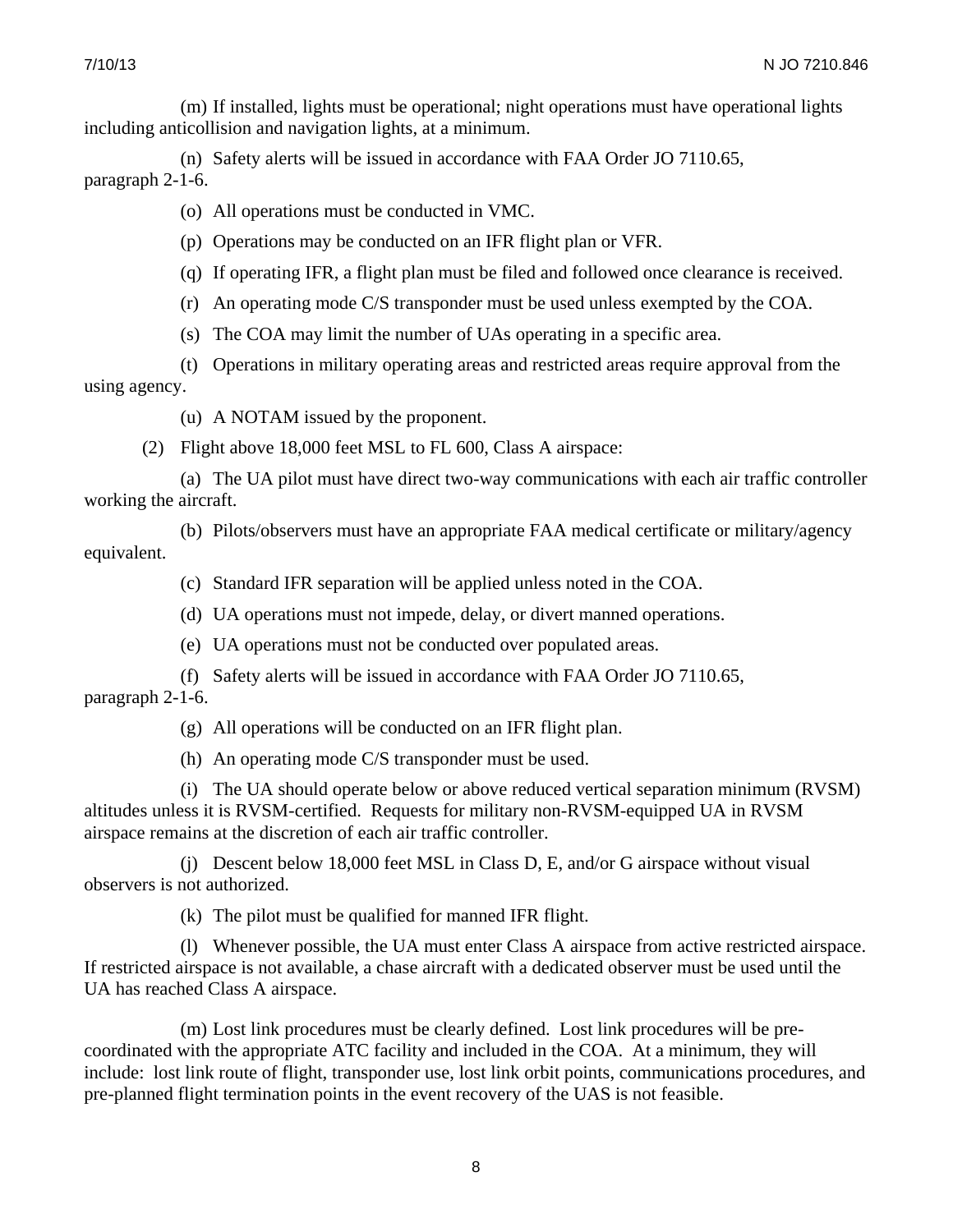#### *NOTE-*

*In all classes of airspace, a COA is required for UA flights outside of active restricted or warning areas. The COA will contain additional requirements and compliance is mandatory.*

## **c. Military Operations Interface Offices**.

If military operations or facilities are involved, prior coordination by the following appropriate headquarters is required for subsequent interface with FAA.

| <b>Branch</b>                                        | <b>Address</b>                                                                               |
|------------------------------------------------------|----------------------------------------------------------------------------------------------|
| U.S. Navy / U.S. Marine Corps Department of the Navy | <b>Chief of Naval Operations</b><br>N980A<br>2000 Navy Pentagon<br>Washington, DC 20350-2000 |
| U.S. Air Force                                       | HQ USAF/A30-B<br>1480 US Air Force Pentagon<br>Washington, DC 20330-1480                     |
| U.S. Army                                            | <b>Headquarters USAASA</b><br>9325 Gunston Road, Suite N319<br>Fort Belvoir, VA 22060-5582   |

#### **Military Operations Interface Offices**

**9. Distribution**. This notice is distributed to the following ATO service units: En Route and Oceanic, Terminal, Mission Support, and System Operations; the ATO Office of Safety; the David J. Hurley ATCSCC; and the Flight Standards Service's divisions at FAA Washington headquarters and international field offices.

**10. Background**. During the past few years, UA technology has been developing rapidly, driving a profound increase in requested operations in the NAS. Traditionally, UA operations have been conducted by the DOD or other Government agencies within restricted and warning areas. In recent years, the combined increase in requests by Government agencies has tripled, and forecasts suggest the increase will continue for the next four years. This notice incorporates information from other publications and serves as a compilation of air traffic topics relating to unmanned aircraft. In many cases, the information contained in this notice is complemented by guidance and directives from the Unmanned Aircraft Program Office under Aviation Safety and other regulations.

**11. Authority to Change this Notice**. The contents of this notice will be periodically reviewed and updated as required. Exceptional or unusual requirements may dictate procedural deviations or supplementary procedures to this notice. If there are suggestions for revision or any procedural deviation that alters the level, quality, or degree of service, obtain approval from the Vice President, Mission Support Services, Attention: Airspace Services.

# **12. Definitions**.

**a. Airworthiness** – the condition in which the UAS conforms to its type certification (or military equivalent) and is in condition for safe operation.

# **b. Altitude** –

(1) Mean sea level, unless otherwise specified.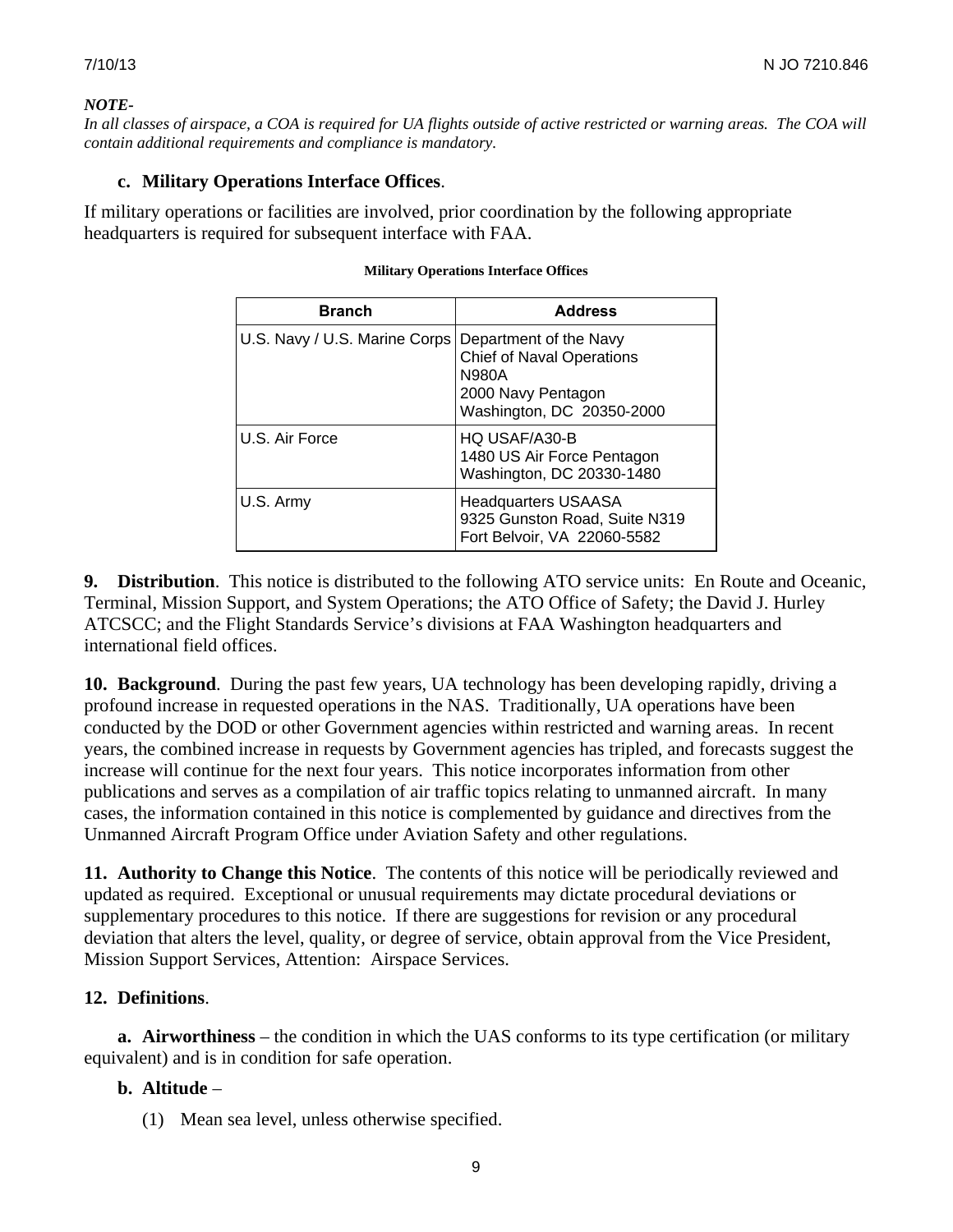(2) Flight level when followed by "FL."

(3) Above ground level when followed by "AGL."

**c. ATC Communications** – the voice or data relay of instructions or information between the UAS pilot and the air traffic controller and other NAS users, normally conducted by radio.

**d. Autonomous** – not controlled by others or by outside forces; independent judgment.

**e. Autonomy** – the quality of being autonomous; self-determination.

**f. Catastrophic** – the loss of the UA, other aircraft and/or loss of life.

**g. Certificate of Waiver or Authorization (COA)** – an FAA grant for a specific UA operation.

**h. Civil Aircraft** – means aircraft other than public aircraft.

**i. Command/Control Link** – the systems supporting the exchange of information between the ground control station and the airframe of the flight control systems.

**j. Communication Link** – the systems supporting the communication between the pilot and ATC, other aircraft, observers, or NAS users.

**k. Direct Visual Control** – the means by which the UA is controlled and the pilot/observer exercises see-and-avoid responsibilities.

**l. Equivalent Level of Safety** – an evaluation of a system and/or operation to determine the acceptable risk to people and property.

**m. Ground Control Station** – the location and equipment used by a pilot.

**n. Hobby** – model aircraft used for sport and recreation only.

**o. Latency** – the time incurred between two particular interfaces (for example, data link/communications).

**p. Lost Link** – loss of command and control link between control station and aircraft. There are two types of link.

(1) Up link – transmits command instructions to the aircraft, and

(2) Down link – transmits the status of the aircraft and provides situational awareness to the pilot.

**q. Observer** – ground-based personnel or observers within a chase aircraft.

**r. Proponent –** the person or organization responsible for the COA and operation of the UA.

**s. Public Aircraft** – aircraft operations that are inherently governmental as defined in 14 CFR, Part 1, Definitions and Abbreviations, Section 1.1, General definitions.

**t. Segregation –** setting apart from other activities. Segregation is not synonymous with required ATC separation standards. Therefore, segregation does not prescribe or mandate criteria such as vertical, lateral, or longitudinal distances.

**u. Unmanned Aircraft (UA)** – an aircraft operated without the possibility of direct human intervention from within or on the aircraft.

**v. Unmanned Aircraft System (UAS)** – airframe, ground control station, command and control links, and crewmembers.

## **13. Word usage**.